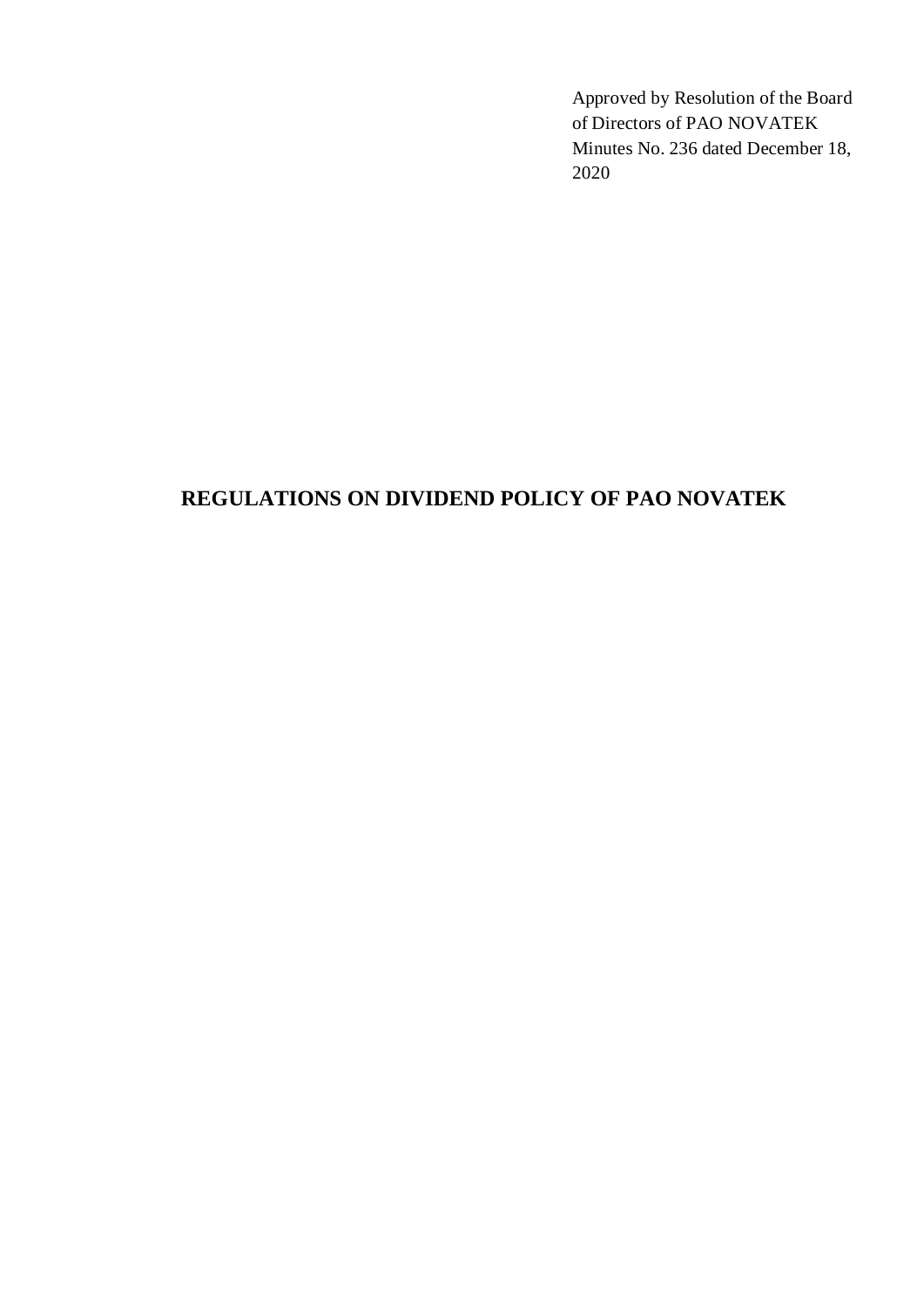#### **1. GENERAL CONDITIONS**

1.1. These Regulations on Dividend Policy of PAO NOVATEK (hereinafter "the Regulations") have been developed in accordance with current legislation of the Russian Federation, the Articles of Association and other corporate documents of PAO NOVATEK (hereinafter "the Company").

1.2. The main principle of the Company's Dividend Policy is judicious distribution of profits with due consideration of the shareholders' interests and of the investment needs for the development of the Company.

1.3. The dividends could be paid for the first six months and twelve months of the financial year.

#### **2. DECISION MAKING ON DIVIDEND PAYMENT**

2.1. Dividend payments are preliminarily reviewed by the Strategy Committee of the Board of Directors (hereinafter "the Committee") based on the Management Board's proposals. The Committee's decision on the amount and procedure of dividend payment is forwarded to the Board of Directors in a form of recommendations.

2.2. The Board of Directors, with consideration of the recommendations received from the Committee and sections 4 and 5 of the Regulations, approves a decision to recommend the amount, form, procedure and period of dividend payment.

2.3. The decision on dividend payment (declaration) is made by the General Meeting of Shareholders in accordance with the procedure set forth by current legislation of the Russian Federation, the Articles of Association and other corporate documents of the Company.

#### **3. SOURCES OF DIVIDEND PAYMENT**

3.1. Dividends are paid out of the Company's net profit (including, if necessary, retained net profit of previous years) according to the accounting statements prepared to the Russian accounting standards, as well as out of other sources set forth by current legislation of the Russian Federation.

#### **4. AMOUNT OF DIVIDENDS**

4.1. When deciding on the recommended amount of dividends to be distributed the Board of Directors bases this decision on the premise that the total dividend payment shall not be less than 50% of the consolidated net profit to the International Financial Reporting Standards (IFRS) adjusted if necessary according to paragraph 4.2 of the Regulations.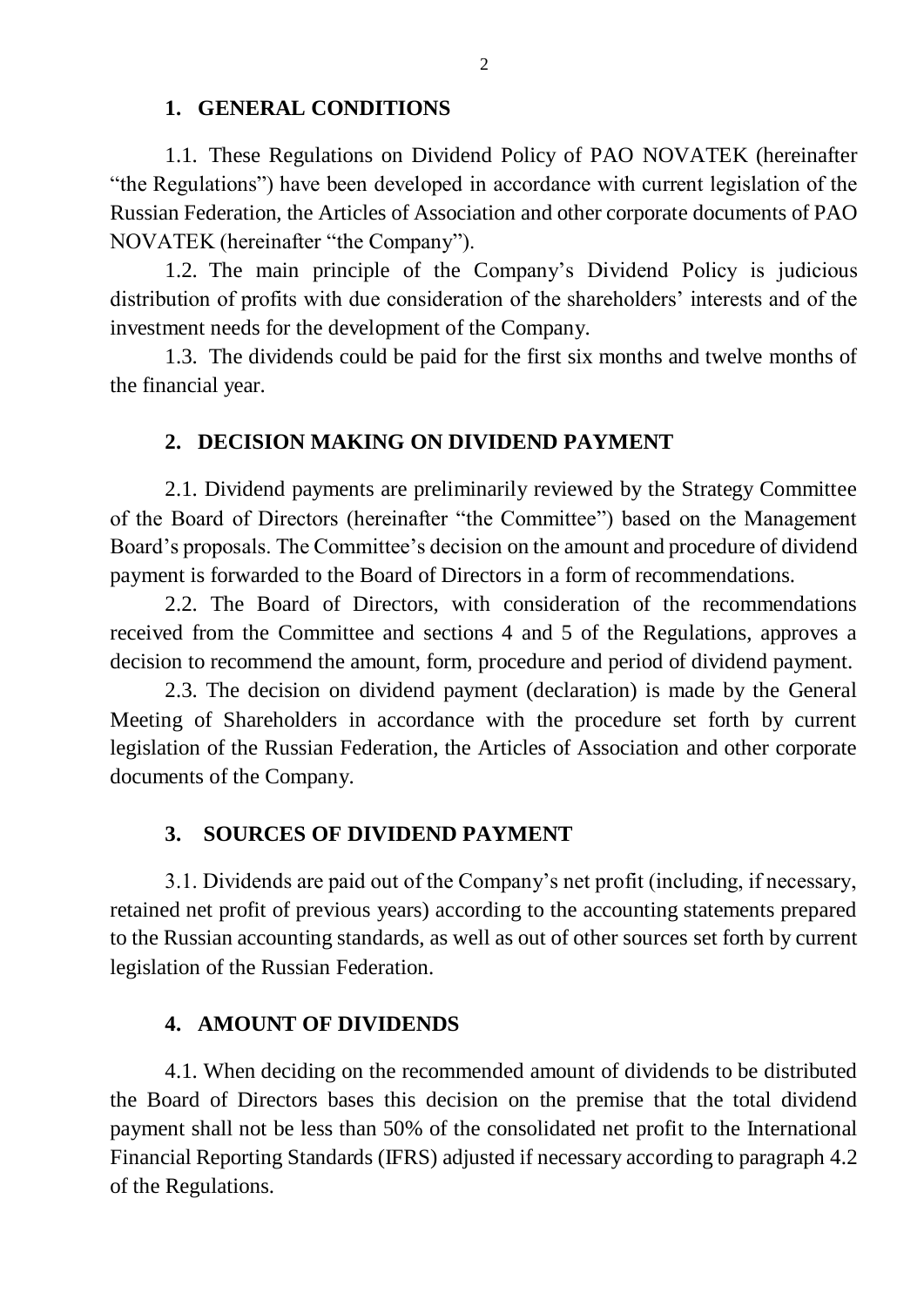4.2. Consolidated net profit under IFRS used for defining the amount of dividends could be adjusted for one-off profits (losses) not related to current operating activities of the Company, foreign exchange profits (losses), other revaluations and non-cash transactions. If a decision was made to adjust net profit for the dividend payment based on the first six months results, similar adjustment should be applied to net profit for the dividend payment based on the twelve months results.

4.3. In determining the recommended amount of dividend payments to be distributed the Board of Directors consider the current competitive and financial position of the Company, as well as its development prospects, including operating cash flow and capital expenditure forecasts, financing requirements, debt servicing and other such factors as it may deem relevant to maintaining financial stability and flexible capital structure of the Company. Based on the above-mentioned factors, the Board of Directors may recommend to the General Meeting of Shareholders not to pay dividends or to allocate for dividend payment the sum determined otherwise than in accordance with paragraphs 4.1 and 4.2 of the Regulations.

4.4. In accordance with current legislation of the Russian Federation, the amount of funds allocated for dividend payment cannot exceed in any case the size of sources from which the payment of dividends is made.

4.5. In determining the recommended amount of dividends for the twelve months of the financial year, the amount calculated in accordance with paragraphs 4.1– 4.3 of the Regulations should be reduced by the amount of dividends declared for the first six months of the financial year. If the result is negative, the Board of Directors recommends the General Meeting of Shareholders not to pay dividends for the twelve months of the financial year.

4.6. The amount of dividends per one ordinary share is determined by dividing the total amount of dividends calculated in accordance with paragraphs 4.1–4.5 by the total number of issued ordinary shares of the Company.

## **5. PRINCIPAL CONDITIONS OF DIVIDEND PAYMENT**

Dividends on shares shall be paid under the following conditions:

5.1. The Company has consolidated net profit under IFRS, adjusted if necessary in accordance with paragraphs 4.2 and 4.3 of the Regulations.

5.2. There are no restrictions on dividend payment set forth by current legislation of the Russian Federation.

5.3. The General Meeting of Shareholders approved dividend payment (declaration).